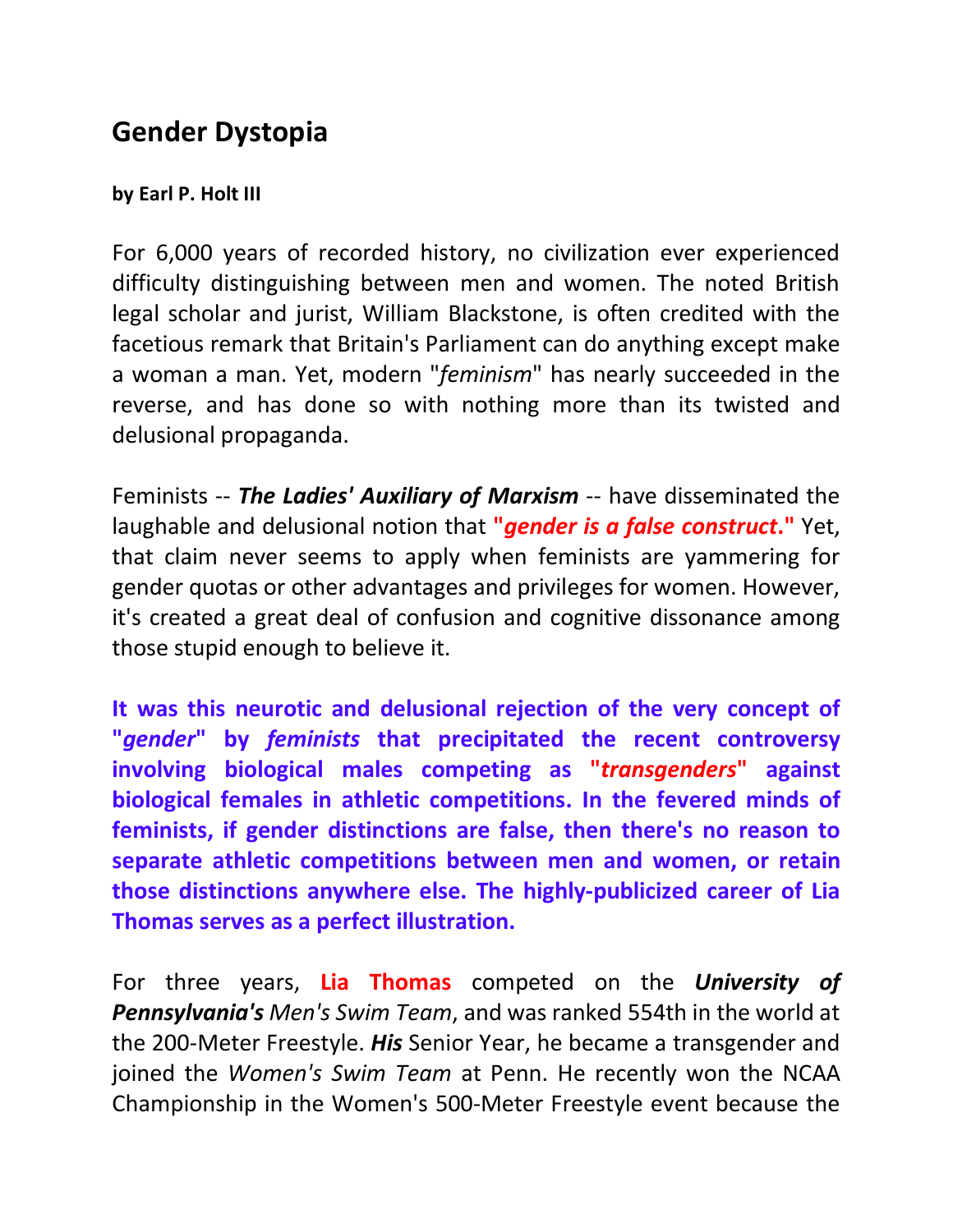cowards who govern the NCAA don't have the guts to resist the queer and pervert lobby.

Queer or *transgendered* circus freaks have always been perfectly free to compete against men rather than women. Men and women are physiologically different, even if feminists are incapable of recognizing this fact. To sane individuals, whose minds are not contaminated by Marxist ideology, this would serve as a sufficient explanation for why men rarely compete against women in athletic competitions anymore than they compete against children.

Here's another, equally valuable illustration: In 2003, **Annika Sorenstam** -- the greatest woman golfer ever to pick up a club -- entered a men's *Professional Golf Association* (PGA) tour event at *The Colonial* in Fort Worth, Texas. For at least a decade, Sorenstam had dominated the Women's PGA tour, much like Jack Nicklaus or Tiger Woods dominated the men's tour at various times.

**At** *The Colonial***, Sorenstam posted what for most amateur golfers would be quite respectable scores of 71 and 76, but finished 96th out of 107 male professionals who entered the tournament. She did manage to better the scores of 11 men, although she failed to make the Friday "***cut***" that would have allowed her to play Saturday and Sunday and receive a payday.**

It doesn't appear that she was trying to make a statement about women or gender, as many feminists tediously and routinely attempt to do. After tearing up the women's tour, It seems that she was merely curious to see how she would fare against men in competition. Doubtless, she learned that the courses the men play are far longer and more difficult, and the pin-placements and speed of the greens are usually made much more difficult than those on the women's tour.